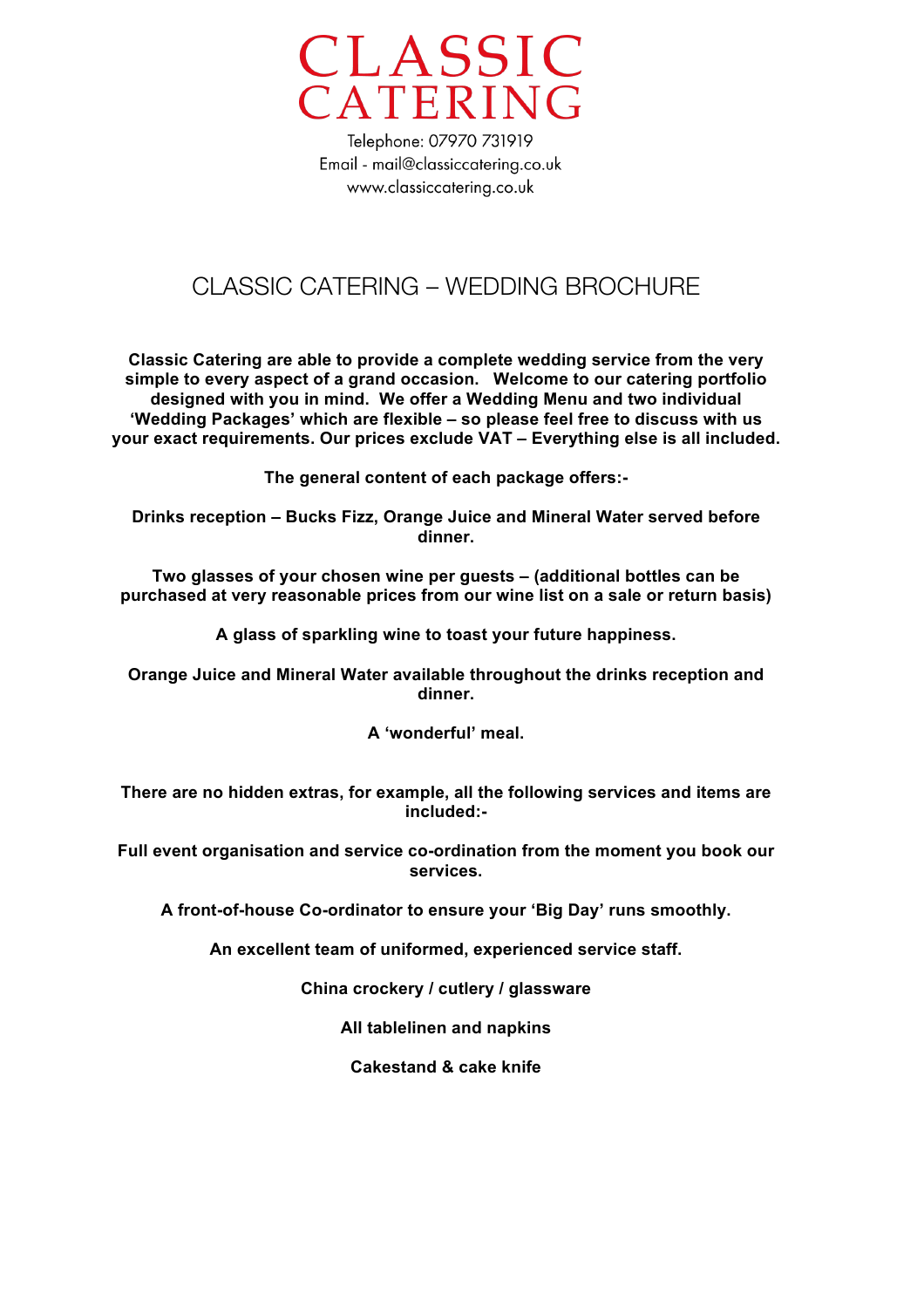

# THE WEDDING MENU

**(this package does not include any alcoholic refreshments)**

**Excellent affordability, but above all, wonderful value for money – Choose a set menu from:**

# **STARTFRS**

**Homemade Soup of your choice served with crusty bread & butter curls Filo basket filled with prawns served with mixed leaves and lemon Fanfare of Melon Crown filled with summer fruits Luxury Prawn Cocktail French country pate served with a caramelised onion chutney & focaccia bread**

# MAIN COURSE

**Supreme of Chicken in a white wine and wild mushroom sauce Roasted Aberdeen Beef with Yorkshire Pudding & horseradish sauce Roasted Welsh Lamb with rosemary and mint sauce Roasted Leg of Pork served with bramley apple sauce & seasoning Roast Chicken Breast served with chipolata sausage & bacon roll & seasoning Delice of poached Salmon served with Hollandaise Sauce garnished with Vegetable Julienne Goats Cheese Wellington (v) Nut Roast (v)**

**All main course items are served with a choice of potatoes and seasonal fresh vegetables, garnished with parsley**

### DESSERTS

**Victorian Sherry Trifle Meringue Nests with red berries Profiteroles filled with whipped cream – served with Rich Chocolate Sauce Double Chocolate Fudge Cake with fresh cream Eton Mess served in a martini glass**

> **Finally to finish - Freshly Brewed Coffee and Tea served with Mints**

**(to include china, cutlery, tablelinen, uniformed waiting staff)**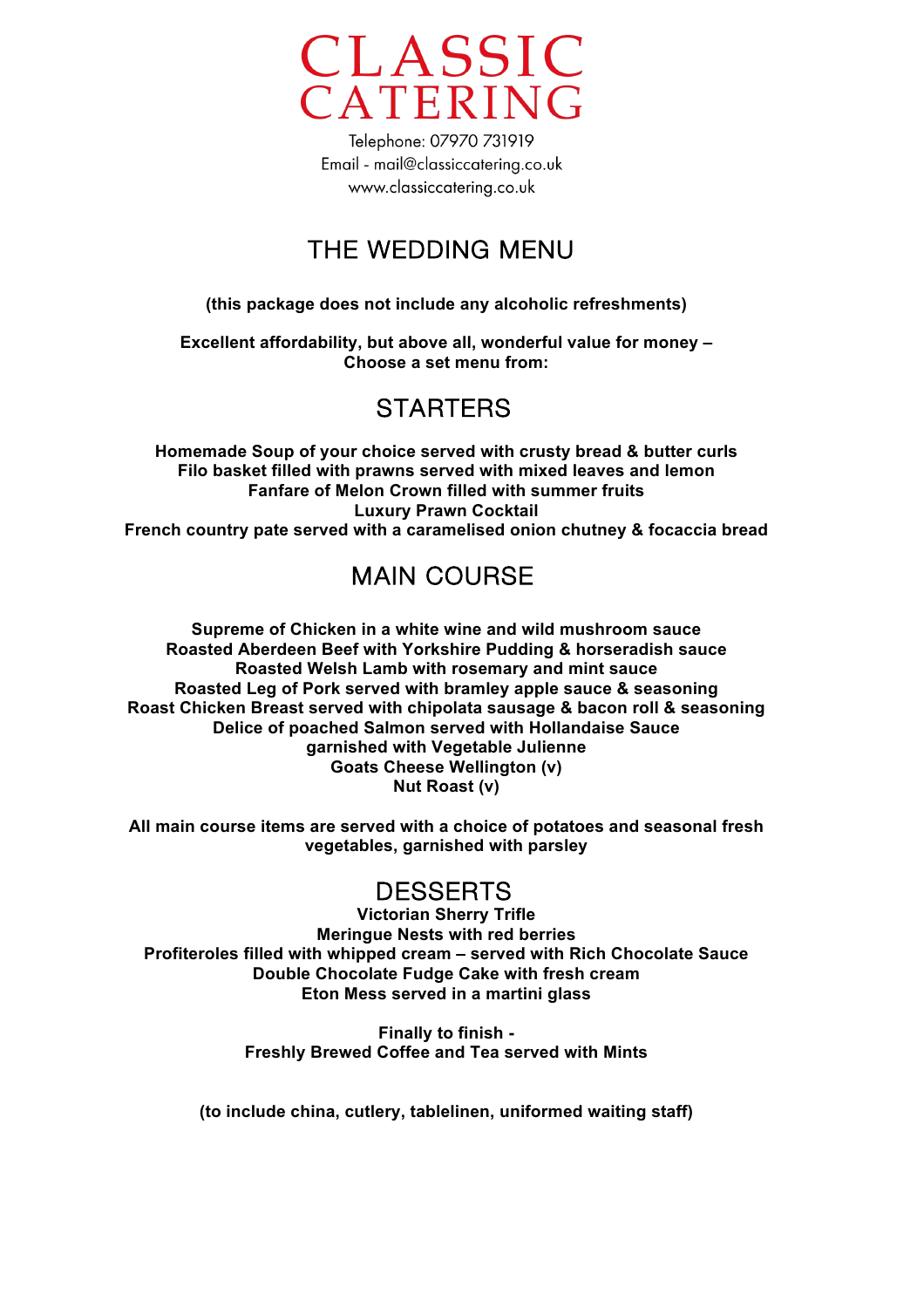

### WEDDING PACKAGES – at a glance

## DIAMOND

**Drinks: Reception Drinks – Bucks Fizz, Orange Juice, Mineral Water Two Glasses of House Wine per guest served during meal Still and Sparkling Mineral Water on all tables One Glass of Sparkling Wine served for celebratory toast**

**Canapes: Optional Upgrade**

**Menu: Diamond Choice**

**Cheese and Petit Fours: Optional Upgrade**

**\*\*\*\*\*\*\*\*\*\*\*\*** 

## SAPPHIRE

**Drinks: Reception Drinks – Pimms Cocktail or Sparkling Bucks Fizz Two Glasses of Deluxe Wines served with meal One Glass of Sparkling Champagne served for celebratory toast Still and Sparkling Water on all tables**

**Canapes: Served with Reception Drinks**

**Menu: Sapphire Choice**

**Cheese and Petit Fours Petit Fours & Continental Cheeseboard**

**\*\*\*\*\*\*\*\*\*\*\*\***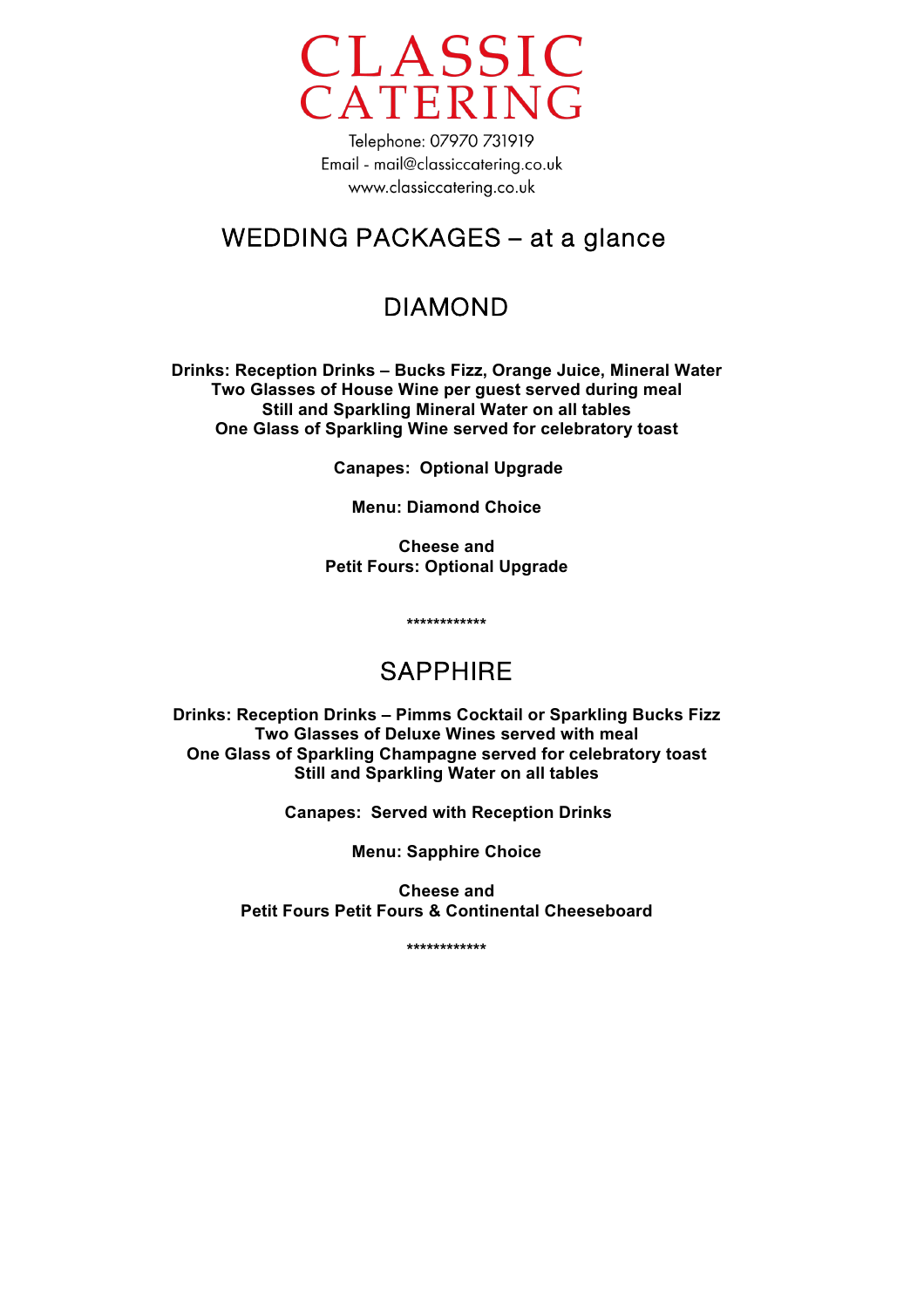### DIAMOND ALL-INCLUSIVE PACKAGE

Excellent affordability but, above all, wonderful value for money

### DRINKS:

Pre-reception Drinks – Bucks Fizz and Orange Juice Two glasses of your chosen wine per guest (additional bottles can be purchased at very reasonable prices **on a sale or return basis) Still and Sparkling Mineral Water Chilled Sparkling Wine for your celebratory toasts** 

### DIAMOND MENU – choose a set menu from:-

#### STARTERS:

Crown of Melon with marinated fruits of the forest Terrine of Chicken Liver parfait with toasted brioche and **Caramelised Onion Chutney** Filo Basket of Prawns served with mixed leaf salad & slice of lime Homemade soup of your choice served with crusty bread

#### MAIN COURSE:

**Breast of Chicken in White Wine and Mushroom Sauce** Roast Norfolk Turkey served traditionally with chipolata  $& bacon, homemade$  stuffing and cranberry sauce Roasted Extra Mature Beef served with Yorkshire Pudding **& horseradish sauce Roasted Welsh Lamb with Rosemary & Mint Sauce Fillet of Scottish Poached Salmon served with Hollandaise Sauce** -or, served cold with herb mayonnaise, salads & hot minted **New(Potatoes** Leek & Gruyere Filo Pastry Parcels (v) Individual Tart of Roasted Vegetables with Red Onion & Mozzarella (v)

All main course items are served with a choice of potatoes and seasonal vegetables

#### DESSERT:

**Berry & White Chocolate Torte Fruits of the Forest Pavlova with double cream Tarte au Citron with Fresh Cream** Profiteroles with Hot Chocolate Sauce and Fresh Crème **Victorian Sherry Trifle & to finish – Selection of teas and coffee with mints**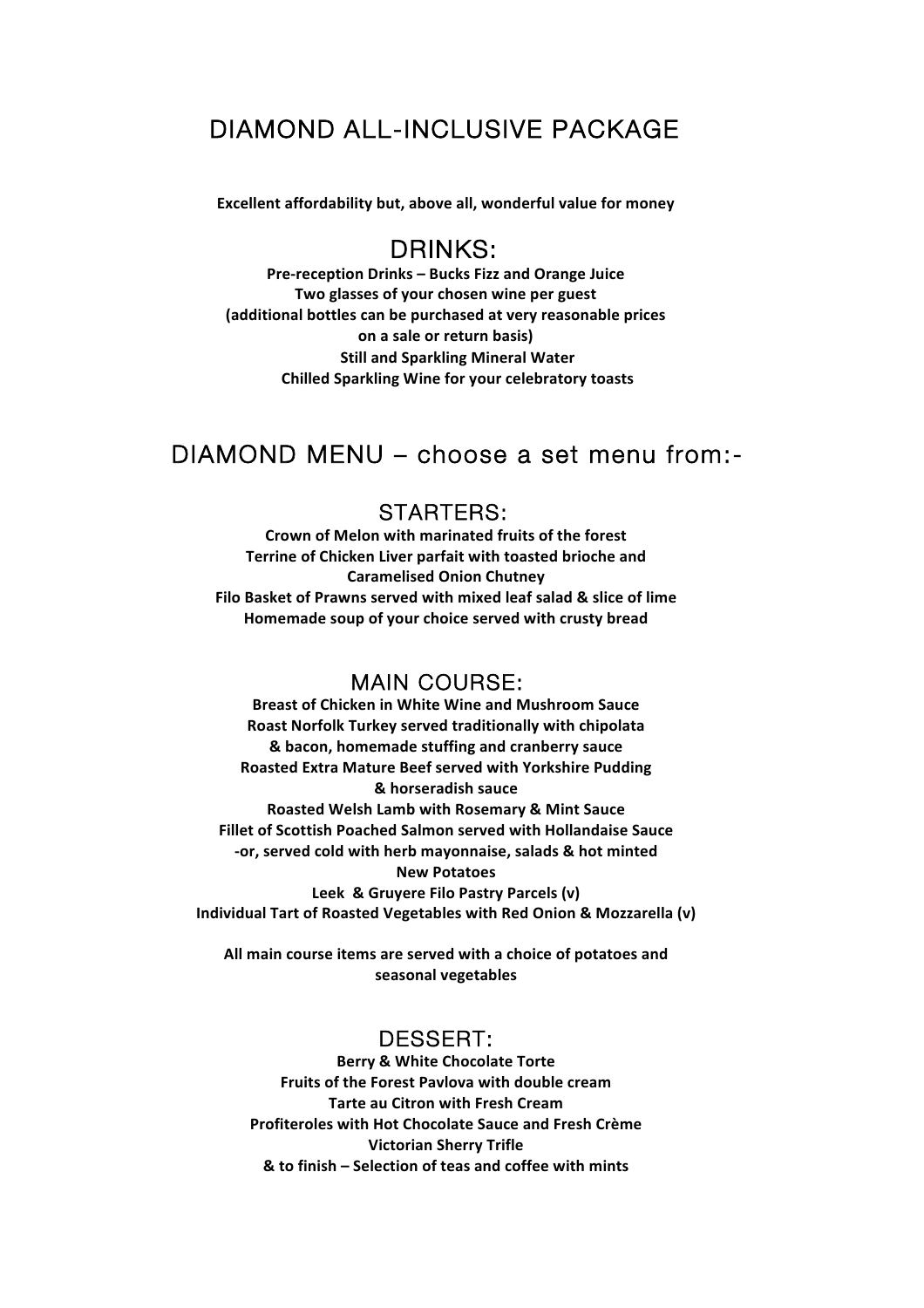## SAPPHIRE ALL INCLUSIVE PACKAGE

Based on the Diamond All Inclusive Package with a more sophisticated selection of meals and wines and the addition of an elegant Canape Reception:

#### DRINKS:

**Pre-reception drinks to include Pimms or Bucks Fizz or Sparkling Wine** served with a fresh raspberry together with the Orange Juice and Mineral Waters. A selection of fine wines for service throughout your meal

**Choose a set menu from:** 

#### STARTERS:

**Vine-ripened Tomato and Mozzarella garnished with** fresh basil, cracked black pepper and drizzled with extra virgin olive oil. **Rosette of Smoked Salmon & Prawns with lemon twists Fanfare of Melon wrapped in Parma Ham** Goat's Cheese & Sunblush Tomato Tartlet Smoked Salmon parcel served with a mixed leaf salad

#### MAIN COURSE:

Fillet of Salmon served with a pink shrimp sauce and **flavoured with Chablis Beef Bourguignon served with button mushrooms, baby onions** and smoked bacon lardons in a traditional French style sauce Honey Glazed Gammon & Roast Norfolk Turkey served with apricot and plum stuffing and a rich onion and cranberry sauce Prosciutto wrapped Chicken Breast stuffed with porcini mushrooms served with a port and thyme sauce Caramelised Red Onion & Goats Cheese Filo Tart (v) **Roasted Nut Cutlet served with port & cranberry sauce (v)** 

> All main course items are served with a choice of potatoes and seasonal vegetables

#### DESSERT:

**Chocolate & Raspberry Profiterole Crown Lemoncello and Amaretti Torte with Fresh Cream Truffle au Chocolate with double cream** Strawberry & Champagne Meringue Roulade served with fresh strawberries and double cream **Chocolate Cherry Brandy & Fresh Cream Torte** 

& to finish – Freshly brewed Coffee and Tea served with a selection of petit fours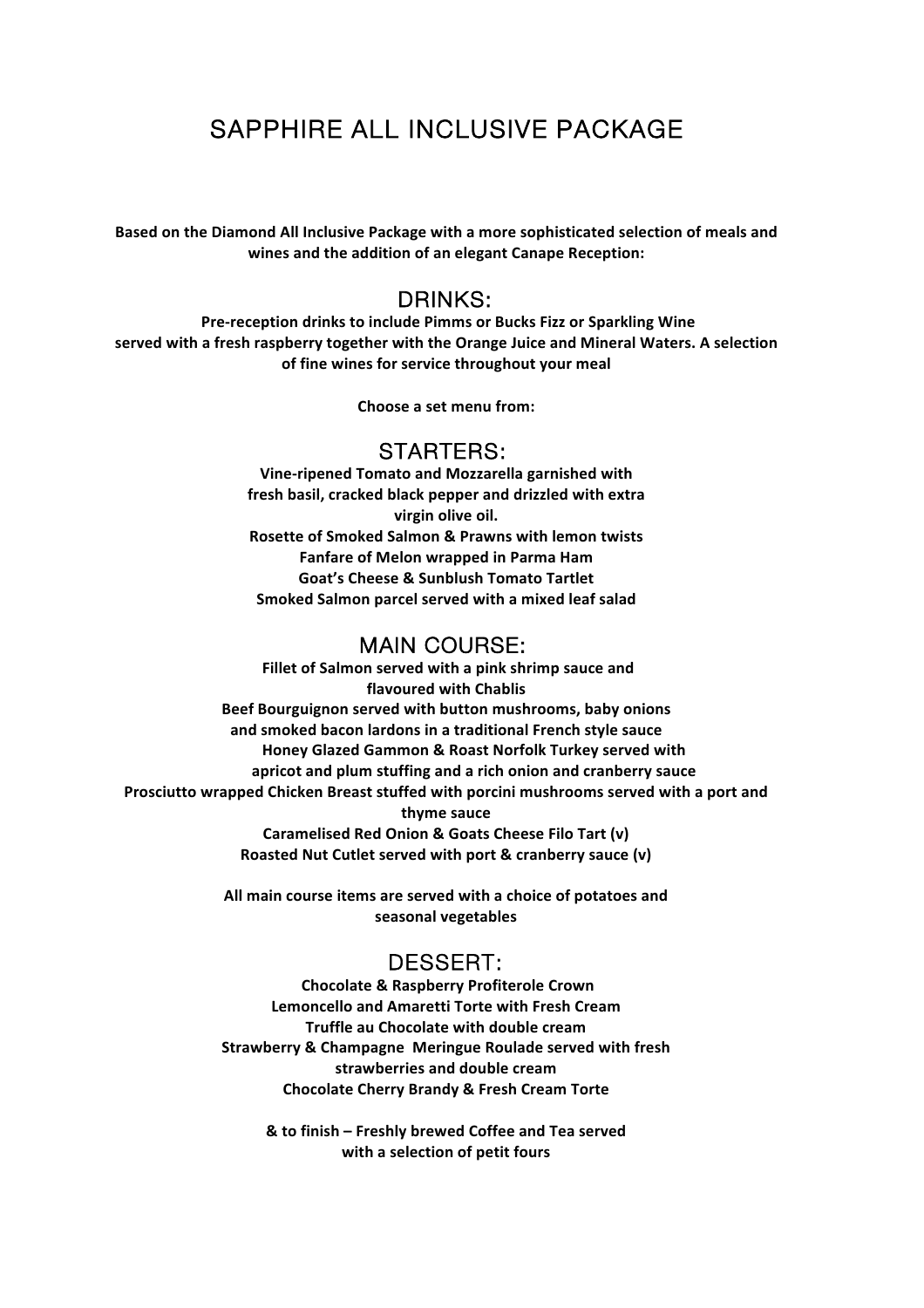

## CANAPE RECEPTION

A unique, colourful and delicious selection of 'hot' and 'cold' canapés served to your guests alongside their reception drinks.

### COCKTAIL CANAPES – Served Hot

King Prawns in Tempura Batter with a Soy, Ginger & Lime Dip Roast Beef with horseradish on miniature yorkie puds **Tuna, Mango & Red Pepper Rosti Hot Cheeseburger Crostini Hot Lime & Coriander Chicken Kebabs Devils on Horseback Sesame Prawn Toasts Miniture Tartlets Hot miniature samosa and pakora** 

## COCKTAIL CANAPES – Served Cold

Smoked Salmon Blini with crème fraiche & dill **Croustarde of Duck Mousse with cranberry relish** Pepper Salsa & Goats Cheese Crostini **Spinich & Blue Cheese Bruschetta Smoked Trout Mousse & chives** 

followed by:

**Miniature Fruits of Forest Tartlets** 

(d to include uniformed waiting staff)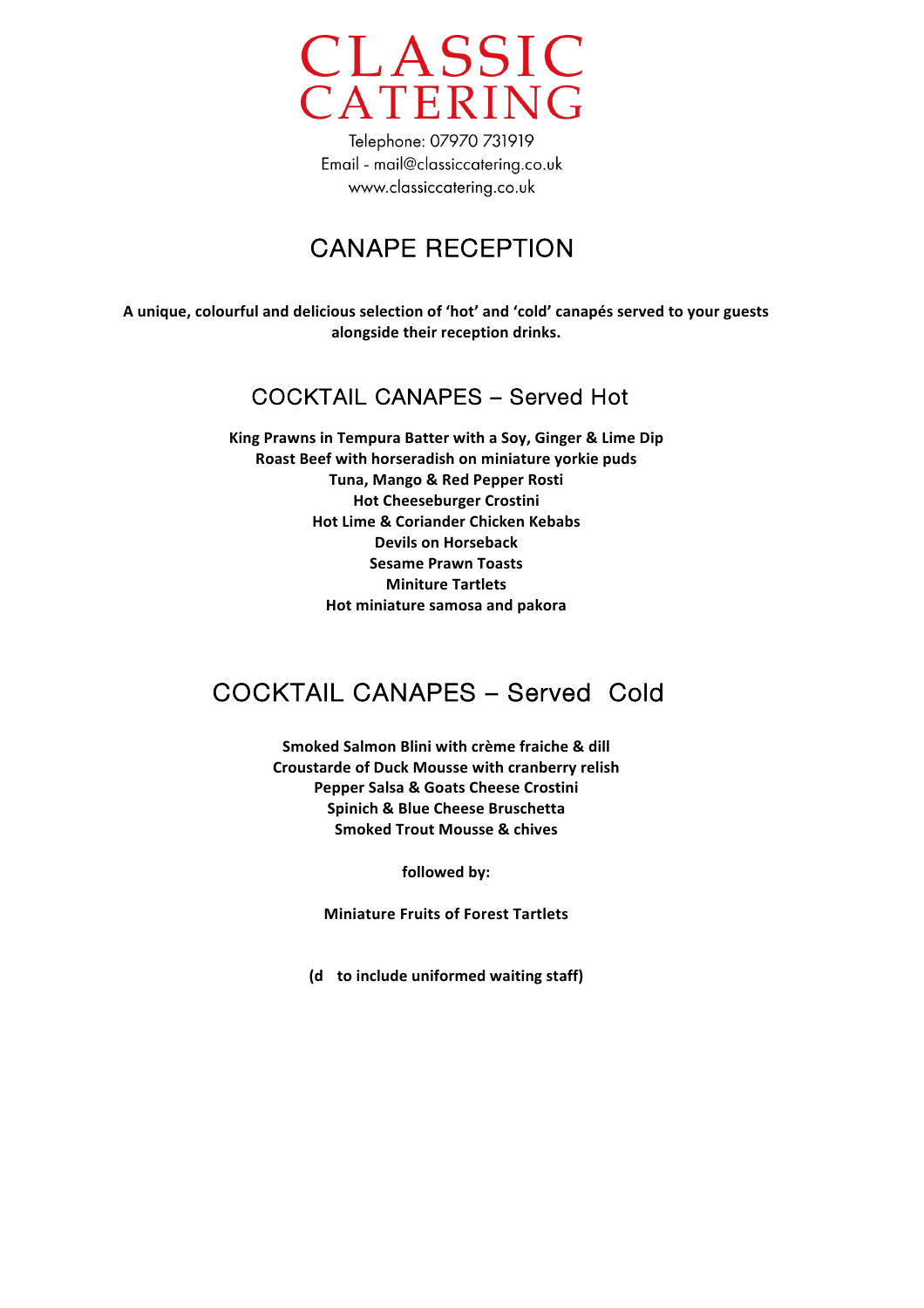### LUXURY CARVED BUFFET

An elaborate buffet, highly garnished, ideal for special occasions, **Weddings & Corporate Events** 

**Dressed Poached Salmon with Lemon Mayonnaise Roast Crown of Turkey with Cranberry Sauce Roast Rib of Beef & Horseradish Sauce Ricotta & Spinach Tart Caramelised Onion Tart Smoked Salmon Mirror with Lemon Wedges** served with Hot New Potatoes with fresh parsley & butter curls **Penne Pasta in Arabbati Sauce Homemade Crunchy Coleslaw Mixed Green Salad with Mature Cheese Mozzarella & Beef Tomato with cracked black pepper & fresh basil Potato & Chive Salad** Red Onion & Tuna on a bed of mixed salad **Basket of assorted breads with butter curls** 

#### DESSERT TABLE

With a selection of the following desserts-**Homemade Apple Pie Blackberry & Strawberry Cheesecake Victorian Sherry Trifle Tiramisu Chocolate Roulade with Raspberry Coulis Peach Melba Torte Lemon Meringue Pie Pavalova Chocolate Fudge Cake Profiteroles with Chocolate Sauce Fresh Fruit Salad with fresh cream Bowl of Fresh Strawberries served with double cream English & Continental Cheeseboard with Grapes & Biscuits** 

(to include crockery, cutlery, uniformed staff, tablelinen and serviettes)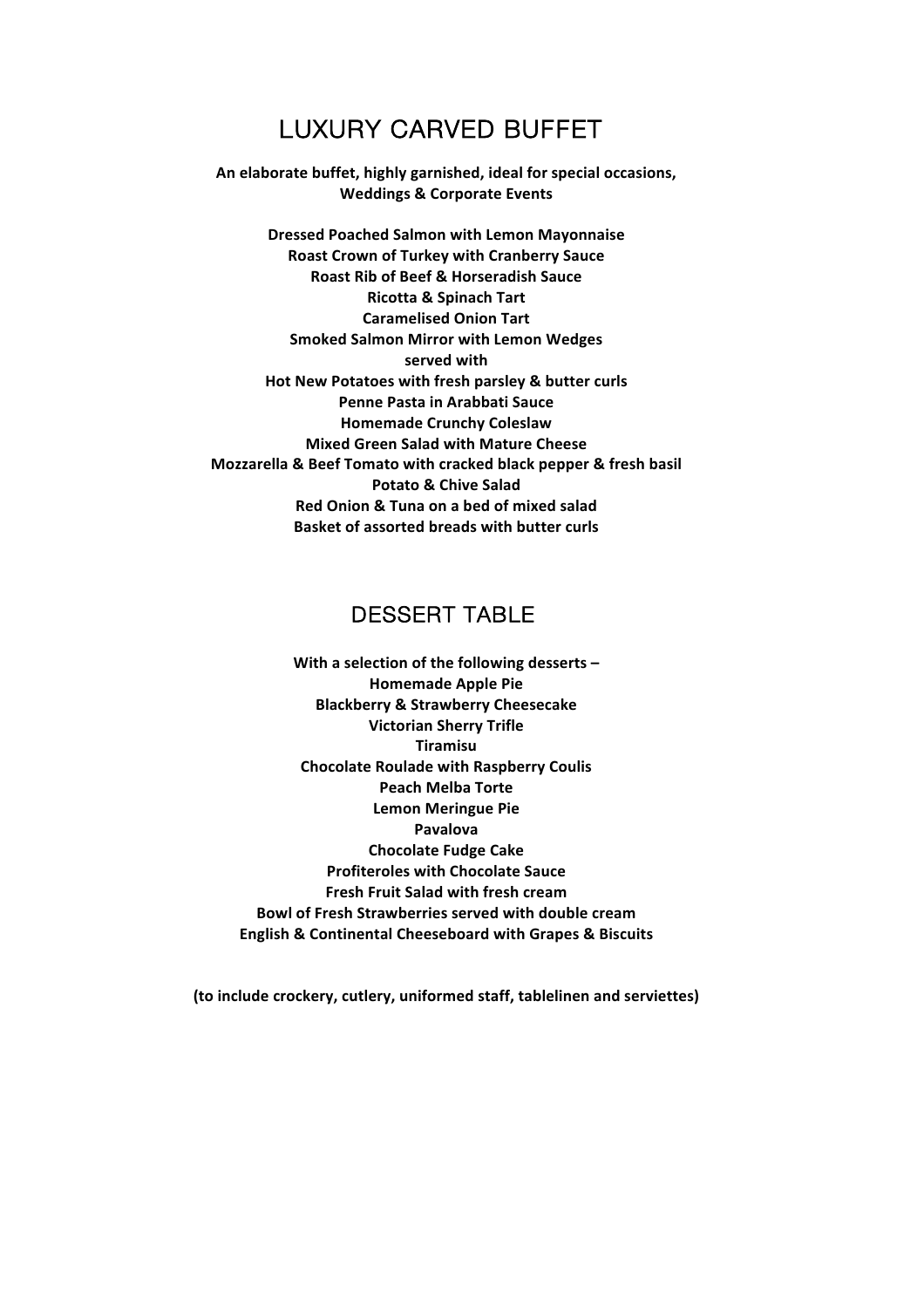### HOT BUFFET

2 Hot Dishes & 2 Puddings 3 Hot Dishes & 2 Puddings 4 Hot Dishes & 2 Puddings

**Breast of Chicken Fillet served in white wine sauce Cog au Vin Chicken Tikka Jalfrezi** Paprika chicken with Creme Fraiche, Coriander and Peppers **Chilli con carne Steak & Guinness Pie Chicken, Ham & Mushroom Pie Lasagne Verdi Roasted Vegetable Lasagne Tagliatelle(Carbonara** Cod fillets with cherry tomatoes, basil, mozzarella, parmesan **Beef Stroganoff Cumberland Sausage, Mash & Onion Gravy Coconut Root Vegetable Curry BBQ Spare Ribs** Poached Salmon Fillets with hollandaise sauce Served with roasted potatoes with rosemary **Two salads of your choice Crusty Bread & Butter Curls** 

#### **DESSERTS**

**Creme Brulee Profiteroles with Chocolate Sauce Eaton Mess Caramelised Apple Crumble Luxury Bread & Butter Pudding Chocolate Roulade with Raspberry Coulis Lemon Meringue Pie Fresh Fruit Salad Lemon Mousse and Biscotti Biscuit Old English Apple Pie Bakewell Tart, Treacle Tart Rustic Cheeseboard**

(the hot buffet is presented in silver chafing dishes and includes all tablecoverings, white china, cutlery, serviettes etc. - a uniformed member of staff will serve you and your guests)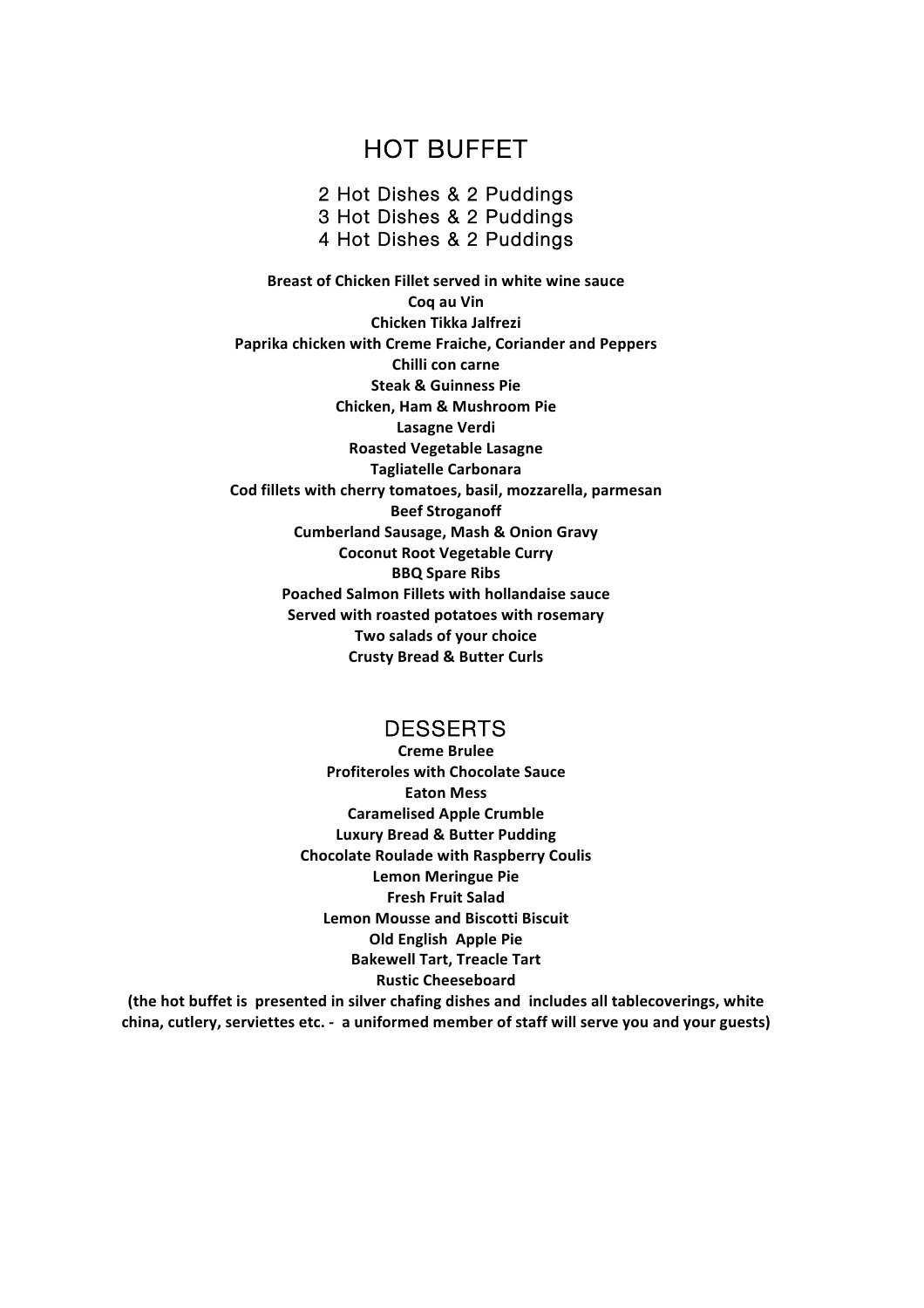# EVENING CELEBRATION BUFFET (1)

**Variety Sandwich Platters** (all your favourites in a classic sandwich selection using **Farmhouse White & Granary Bread & seeded rolls) Chicken Platter Slices of Mozzarella & Tomato Pizza** Indian Savoury Platter to include mini vegetable samosas, spring rolls and vegetable pakora served with yoghurt mint dip **Homemade puff pastry Sausage Rolls served with chutney** Selection of cocktail vol-au-vents with variety of fillings **Pigs in Blankets Crisps & Nibbles** 

(to include tablecovering, plates and serviettes)

### EVENING CELEBRATION BUFFET (2) – select from

#### **Mini fish and chips served in cones**

**Cheese & Pate Platters served with chutney, biscuits and artisan breads** 

**Burgers and Hot Dogs** 

**Bacon Baps** 

Price on request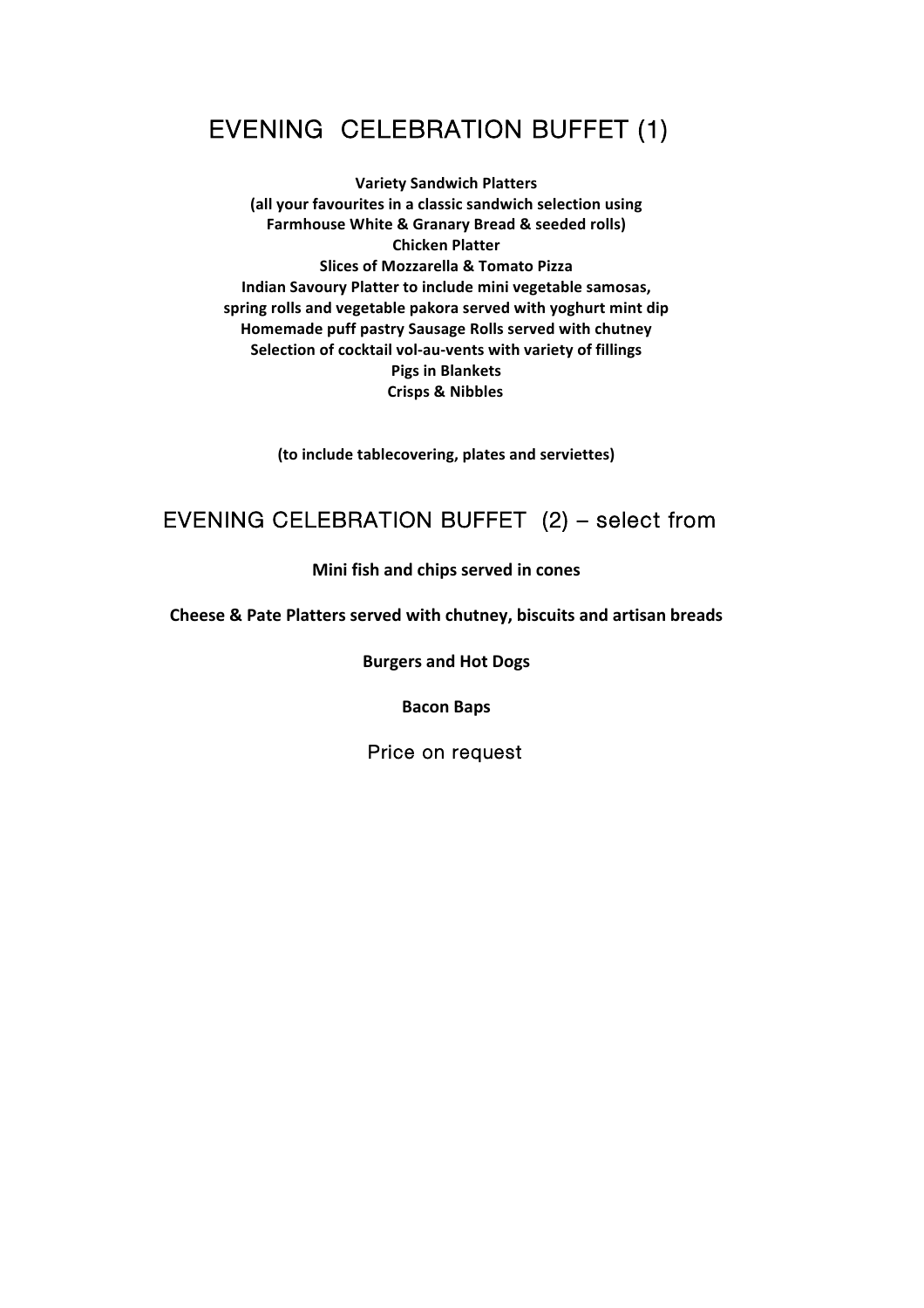### AFTERNOON TEA – mini selection of sandwiches and finger foods served on mirror platters

**Lime, Coriander & Sweet Chilli Chicken Skewers Salmon & Cream Cheese Bilinis** 

> **Mini Frittata Selection -Mushroom & Goats Cheese Asparagus & Italian Cheese Bacon & Camembert Chorizo & Feta Cheese**

**Minted Monkfish, Salmon & King Prawn Brochettes Melton Mowberry Mini Pork Pies** Selection of Tortilla Wraps - plain, spinach & tomato - filled with a selection of delicious fillings **Cocktail Rolls & Finger Sandwiches Filled with Red Salmon & Cucumber Creme Cheese & Chives Honey Roast Ham & Wholegrain Mustard Extra Mature Roast Beef Roast Turkey with Sage & Onion Stuffing** Plus many more .......

Spinach & Ricotta & Roasted Vegetable Tartlets

**Dessert Selection Strawberries & Double Cream Mini Scones with Strawberry Jam & Double Cream Mini Fruit of the Forest Tartlets Mini Victoria Sponge & Black Forest Gateaux Mini Chocolate Eclairs Mini Cheesecakes Mini Pavolas Mini Cup Cakes** 

(to include tablelinen, napkins, crockery & cutlery **uniformed waiting staff)**